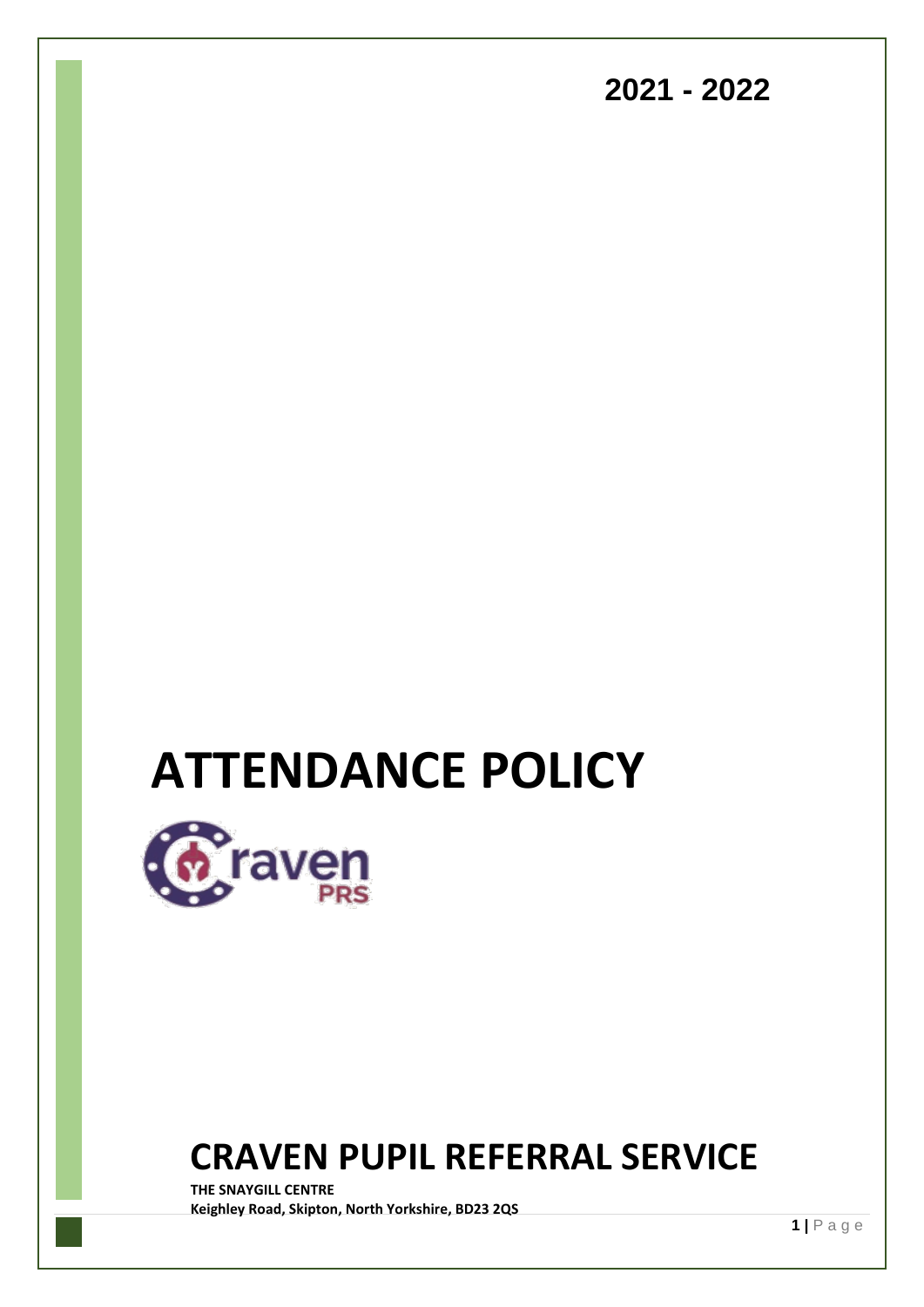#### **MC Ratification Date:** December 2021

**Review Cycle:** 1 Year

**Review Date:** December 2022

#### **Latest Review Amendments:**

New policy which includes updated school practices including the six stage response to encourage good attendance and respond to attend issues; roles and responsibilities and DfE attendance codes.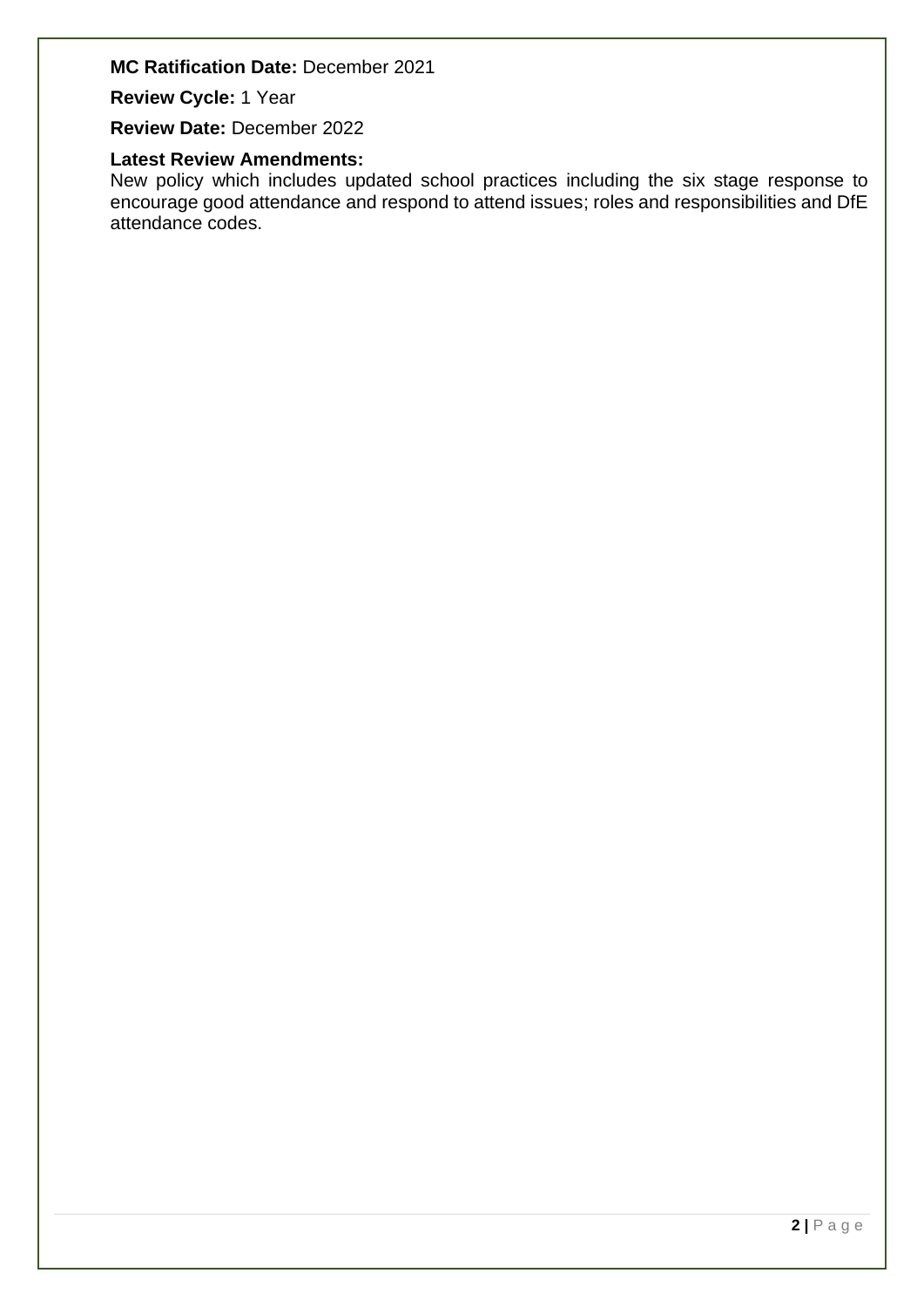#### **Attendance Policy**

#### **1. Introduction**

**This policy sets out the procedures through which we seek to raise attendance, improve punctuality and, as a consequence, raise levels of achievement. This policy is written with regard for the legal powers and duties included in the following:** 

- The Education Act 1996 sections  $434(1)(3)(4)8(6)$  and  $458(4)8(5)$ ;
- The Education (Pupil Registration) (England) Regulations 2006;
- The Education (Pupil Registration) (England) (Amendment) Regulations 2010; and
- The Education (Pupil Registration) (England) (Amendment) Regulations 2011

**We believe that there is a clear link between attendance and positive outcomes for children and young people. Our aim is to therefore is to encourage full attendance for all students at Craven Pupil Referral Service We do this first by:** 

- Creating a warm and welcoming environment based upon nurture principals
- Treating our students with unconditional positive regard
- Ensuring that students feel safe
- Making education enjoyable, interesting and appropriate to every child's needs.
- Encouraging, praising and rewarding success

#### **2. Roles and Responsibilities**

We believe that every member of staff can contribute to improving attendance by doing the things listed above on a daily basis. There are however, specific roles and responsibilities within the Academy that support attendance.

#### **Senior Leadership**

- Continuously monitor whole school and individual attendance
- Set and monitor attendance targets
- Implement systems of rewards and sanctions
- Report to staff and parents on issues related to attendance and punctuality
- Provide regular updates on how attendance can be improved
- Report on attendance to the Governing Body
- Give attendance a high profile at assemblies
- Ensure registers are accurately marked and absences appropriately coded

#### **Attendance Officer**

The school employs an Attendance Officer, Claire Senior, to support students and families facing barriers to success such as poor attendance. The AO will:

- Work with parents to identify reasons for their children's non-attendance
- Work with parents and others to achieve regular attendance and reduce exclusion
- Give close attention to early identification and prevention of absence habits
- Suggest and assist in the implementation of plans/action to resolve the situation, working closely with school staff, the child and the child's family
- Work closely with other agencies to improve attendance
- Carry out home visits where appropriate to support parents in encouraging their children to maintain full and regular attendance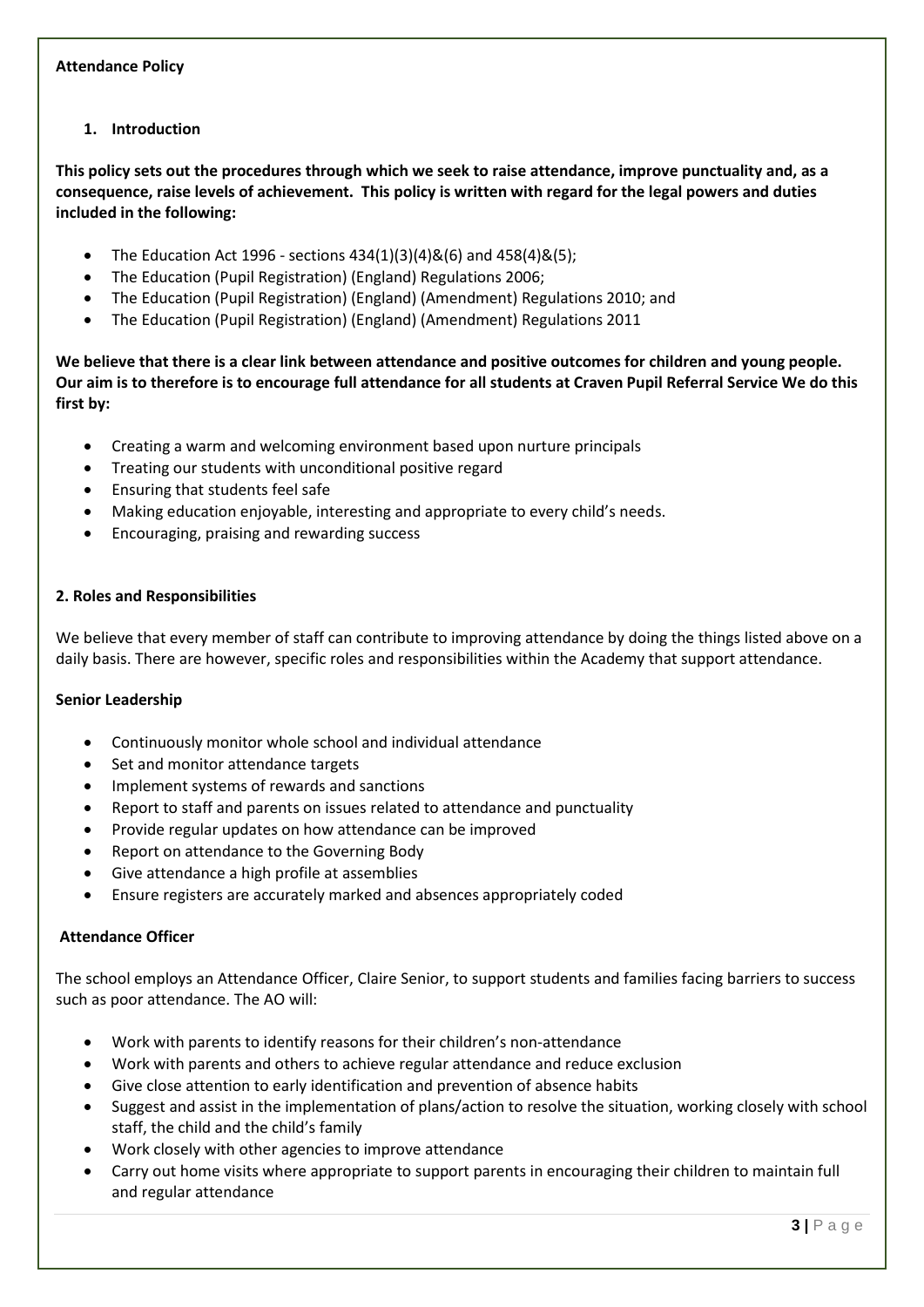#### **Office staff**

- If a pupil does not attend school, and we have not received an explanation from their parent/carer, office staff will contact the parent/guardian on the first day of absence by telephone
- Daily phone calls will be made to the parents/carer of an absent pupil by 08.45am
- Should any pupil abscond, a phone call home will be made within 10 minutes of leaving the site.

#### **Parents and Carers**

#### **To support good attendance, parents and carers will:**

- Perform their legal duty by ensuring their children of compulsory school age who are registered at school attend regularly
- Ensure that children are ready for their taxis when they arrive
- Provide a written or verbal explanation for their child's absence from school in the morning on the first day of absence
- Not take children out and/or for holidays of school in term time, or during formal examination times
- Notify the school as soon as problems arise with a child's attendance.
- Arrange routine dental and medical appointments outside of school time.

Under Section 7 of the Education Act 1996, parents are responsible for making sure that their children of compulsory school age receive efficient full time education.

#### **Pupils**

#### **To promote good attendance pupils will:**

- Attend school punctually and regularly
- Adhere to the School rules
- Hand in any letters of absence or requests for known absence to their class teacher (including pre-arranged medical appointments)
- Not take holidays or other time out in school time

#### **3. Holidays in Term Time**

Taking holidays in term time will affect a child's education as much as any other absence and we expect parents/carers to help us by not taking young people away in term time. The current law does not give any entitlement to parents to take their child on holiday during term time. Any application for leave must be in writing to the Headteacher and only be made in exceptional circumstances. The Headteacher must be satisfied that the circumstances warrant the granting of leave. Parents can be fined for taking their child on holiday during term time without consent from the School.

#### **4. Concerns about Attendance**

If there are concerns because a student is not attending on a regular basis, the PM will make contact with parents and carers and conduct home visits to find ways to improve attendance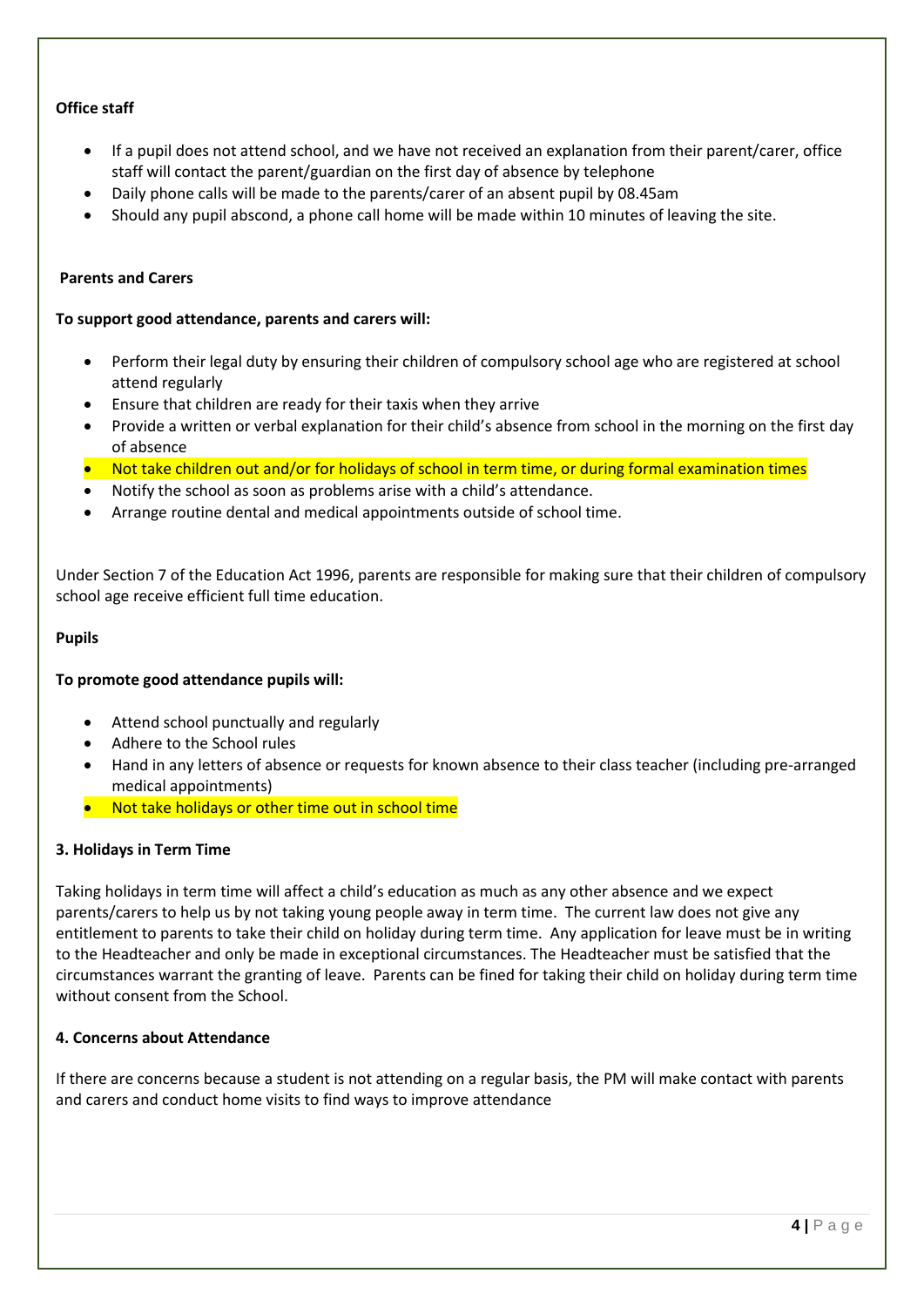#### **Attendance Improvement Strategy**

If a student's attendance falls below an acceptable level, we have a variety of strategies to re-engage students and overcome barriers to attendance. Some examples of these are:

- First day calls
- Pastoral Manager intervention
- Liaising with other agencies
- Bespoke timetables
- Home visits
- Rewards for good attendance or significant progress
- Motivational interventions

#### **5. Procedures to Improve Attendance**

We implement a six stage programme to encourage, promote good attendance and punctuality and support parents to ensure their child's attendance is exemplary.

#### **Stage 1**

Work with class teacher and class team – phone calls home to ascertain reasons for absence, identify barriers that can be easily removed

If further interventions are required because there has been no improvement in attendance:

#### **Stage 2**

Informal contact with Pastoral Manager to talk about ways forward to improve attendance will be discussed and agreed.

If further interventions are required because there has been no improvement in attendance:

#### **Stage 3**

Meeting 1– School Attendance Panel.

- This meeting will require parents/carers and the student to meet with the school Pastoral Manager and Tutor who will set targets and agree a plan to improve attendance.
- The plan will be put into action and monitored through our systems.
- This will be reviewed after an agreed period of time and successful outcomes will be measured and recorded through our attendance monitoring process.

If further interventions are required because there has been no improvement in attendance:

#### **Stage 4**

Meeting 2 – SLT with Pastoral Manager

- This will require parents/carers and the student to meet with the SLT on site with responsibility for attendance
- New targets and a plan will be agreed at this meeting
- The plan will be put into action and monitored through our systems.
- This will be reviewed after an agreed period of time and successful outcomes will be measured and recorded

If further interventions are required because there has been no improvement in attendance:

#### **Stage 5**

Meeting 3

- Headteacher and Pastoral Manager will meet with the parents/carers and the student.
- This meeting will be a discussion on how prosecution for non-attendance can be avoided
- New targets and a plan will be agreed at this meeting.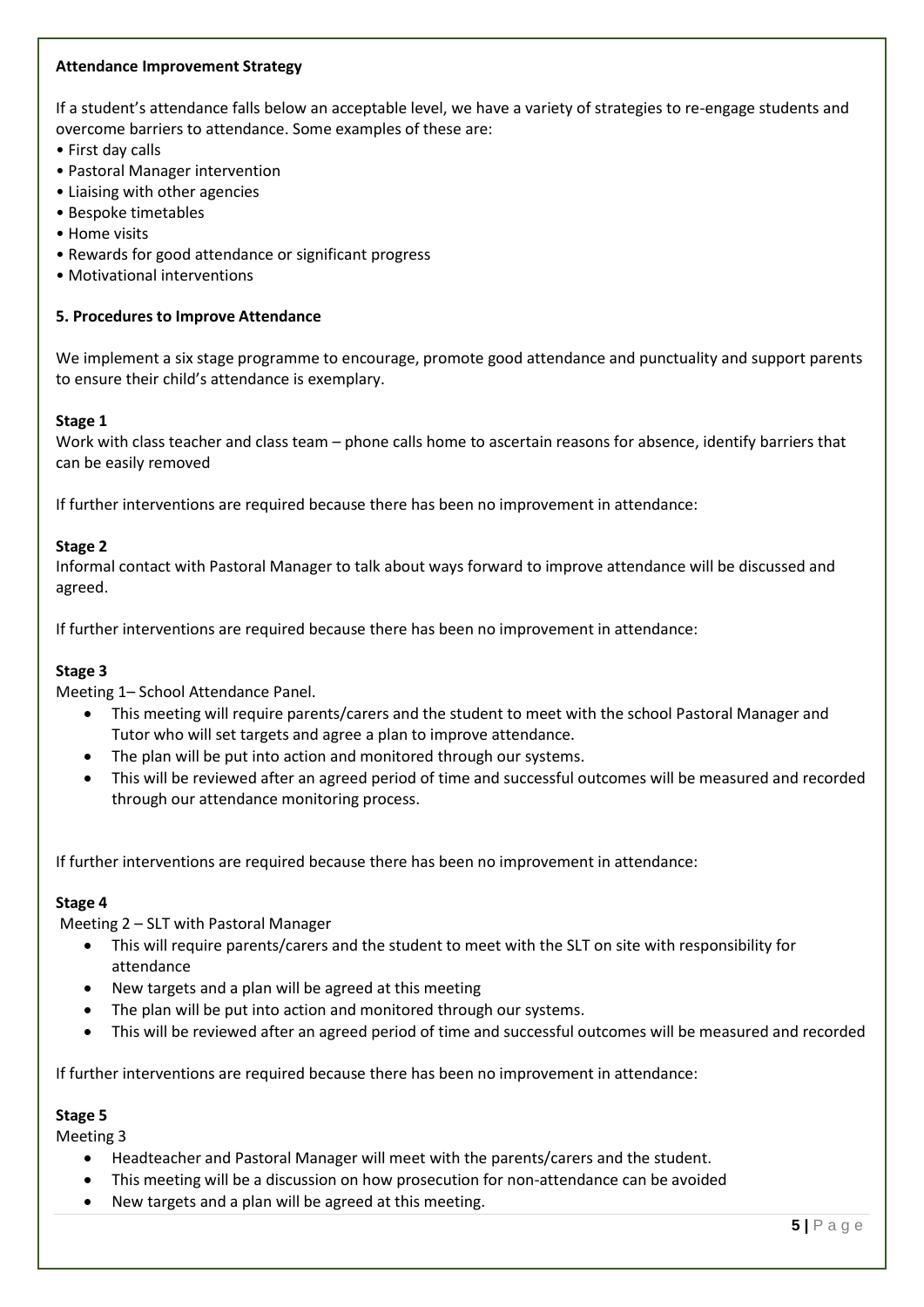- The plan will be put into action and monitored through our systems.
- This will be reviewed after an agreed period of time and successful outcomes will be measured and recorded.

If further interventions are required because there has been no improvement in attendance:

#### **Stage 6**

- Processes required for prosecution will implemented, including the involvement of appropriate agencies.
- Prosecution will be authorised by the Headteacher if appropriate evidence supports this.

#### **6. Registration:**

#### **The School uses Bromcom as an information management system**

- AM Registration is between 8.15am and 8.45am.
- AM Registers will be closed at 9.15am.
- PM registration is between 12:35 and 12:40
- PM Registration closes at 12:45
- For AM registration, students are registered in school office, or if they do not have tutorial/registration time. The relevant codes are always applied.
- For PM registration, students are registered in the school office, or in the school reflection time. The relevant codes are always applied
- For afternoon registration, students will be registered by either their class teacher/form tutor (if they have registration time) or by the class teacher of the first lesson of the afternoon.
- Students who arrive for AM registration after the register closes at 9.15am will be marked as an unauthorised absence using the U code.
- Students who arrive for Pm registration after the register closes at 12:45am will be marked as an unauthorised absence using the U code
- If a child is late (ie arrives after the close of registers) because of issues with transport, for example the taxi turning up late, the student will be marked with an L code for that session.

#### **7. If a child is absent**

#### **The Headteacher will ensure that systems are in place on each site so that:**

- If a pupil does not attend school, and we have not received an explanation from their parent/carer, the School will contact the parent/guardian on the first day of absence by telephone
- All calls and communications are appropriately recorded on the School MIS system
- Daily phone calls will be made to the parents/carer of an absent pupil by 09:15 for the school day
- If a parent is not contactable, after 2 repeated attempts then contact will be made with other priority compacts.
- Where contact is made and school refusal is given as a reason for absence SLT are notified and arrangements are made for a meeting, or for the Attendance Officer to visit the home should no contact be made.

#### **8. Recording Absence interventions**

As attendance issues could also be safeguarding issues, all actions carried out by staff around attendance should be logged by staff on the School MIS system. The information recorded should be sufficient for the reader to understand what action has been taken and the outcome of that action.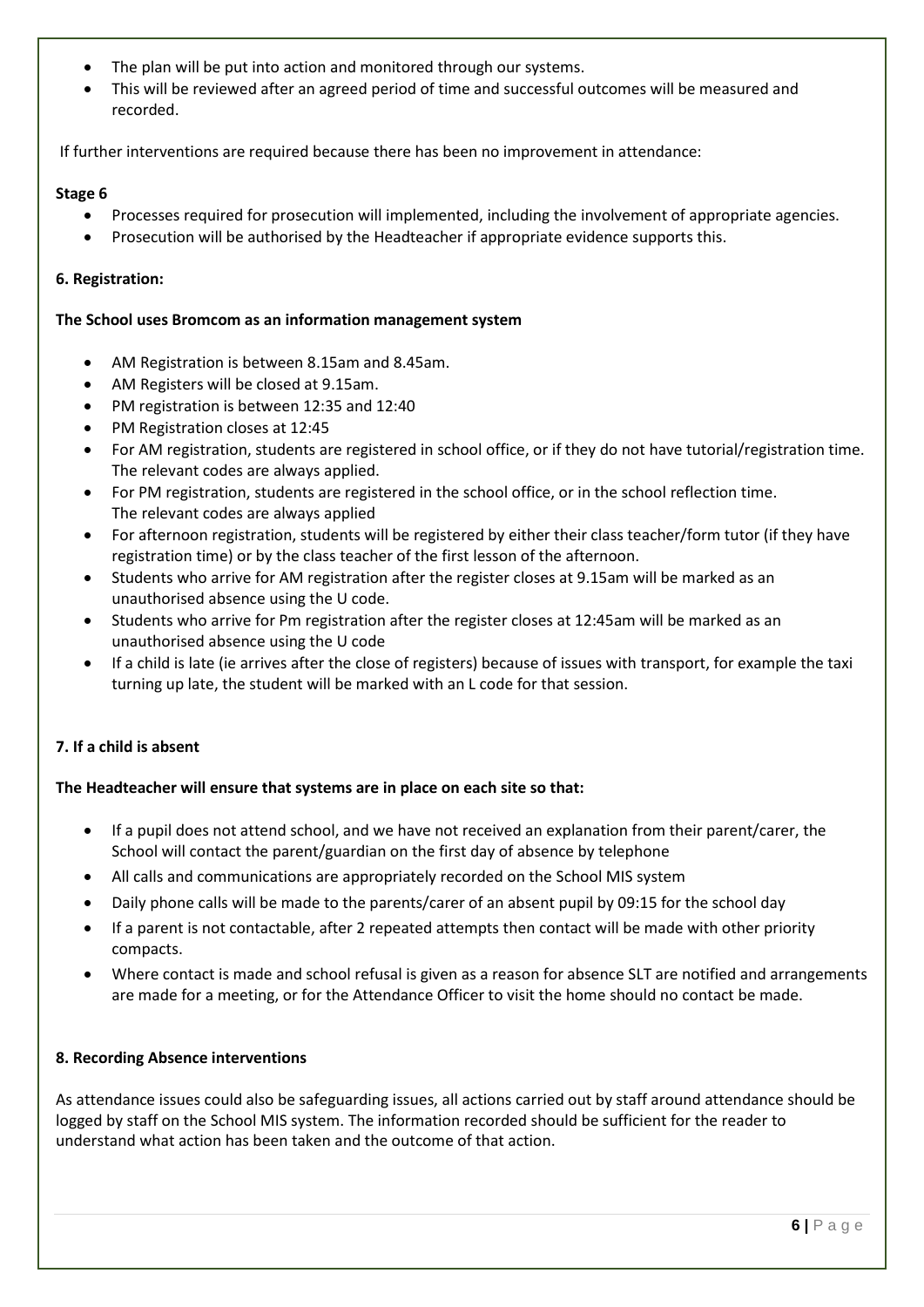Attendance actions and interventions should be logged on Bromcom (interventions) so that they appear on the logs for each individual pupil. This ensures that they appear chronologically and that all attendance interventions can be seen in the context the student's actually attendance.

Where a student's attendance drops to a level that raises concern, an action plan should be drawn up which clearly identifies how attendance will be improved. This should be also be stored on Bromcom See appendix 1 for Template

#### **9. Coding Absences**

The following codes are used to record attendance and absence:

- / Present
- B Off site Educational Activity
- D Dual Registered
- J At an Interview (prospective employer or another educational establishment)
- P Sporting Activity
- V Educational visit or trip
- W Work Experience
- C Authorised Absence (Exceptional circumstances only)
- E Excluded
- H Holiday authorised by school
- I Illness
- M Medical or Dental appointments
- R Religious observation
- S Study Leave
- T Traveller absence
- 0 Unauthorised absence
- N No reason given
- G Family holiday, not agreed
- U Arrived in school after registration closed
- Y Unable to attend due to exceptional circumstances (enforced school closure etc)
- # School closed to pupils
- X Absent due to circumstances relating to Coronavirus
- Z Pupil not on admission register

It is the responsibility of the Headteacher to ensure that registers are completed correctly.

#### **10. Children at Risk of Missing Education (CME)**

All pupils at risk of CME are reported to the Local Authority in line with relevant guidance within agreed timescales.

#### **11. Pupils on Personalised Timetables**

At Craven Pupil Referral Service all teaching and non-teaching staff at the School have responsibility for the care of pupils who are struggling to access learning. We recognise however, that at certain stages in a child or young person's school life they may struggle to access the typical provision offered by Craven Pupil Referral Service as a result of their Social, Emotional and Mental Health needs. Even when the curriculum is reasonably adapted in line with best teaching and learning practice and the young person is appropriately supported within our usual systems, there are occasions when they will still struggle to access full time education.

In these instances, the Headteacher may consider that a personalised timetable is an appropriate means of supporting the young person up until the point when they are better able to access full time education.

Examples of when this is appropriate may include:

• At transition points – into or between settings